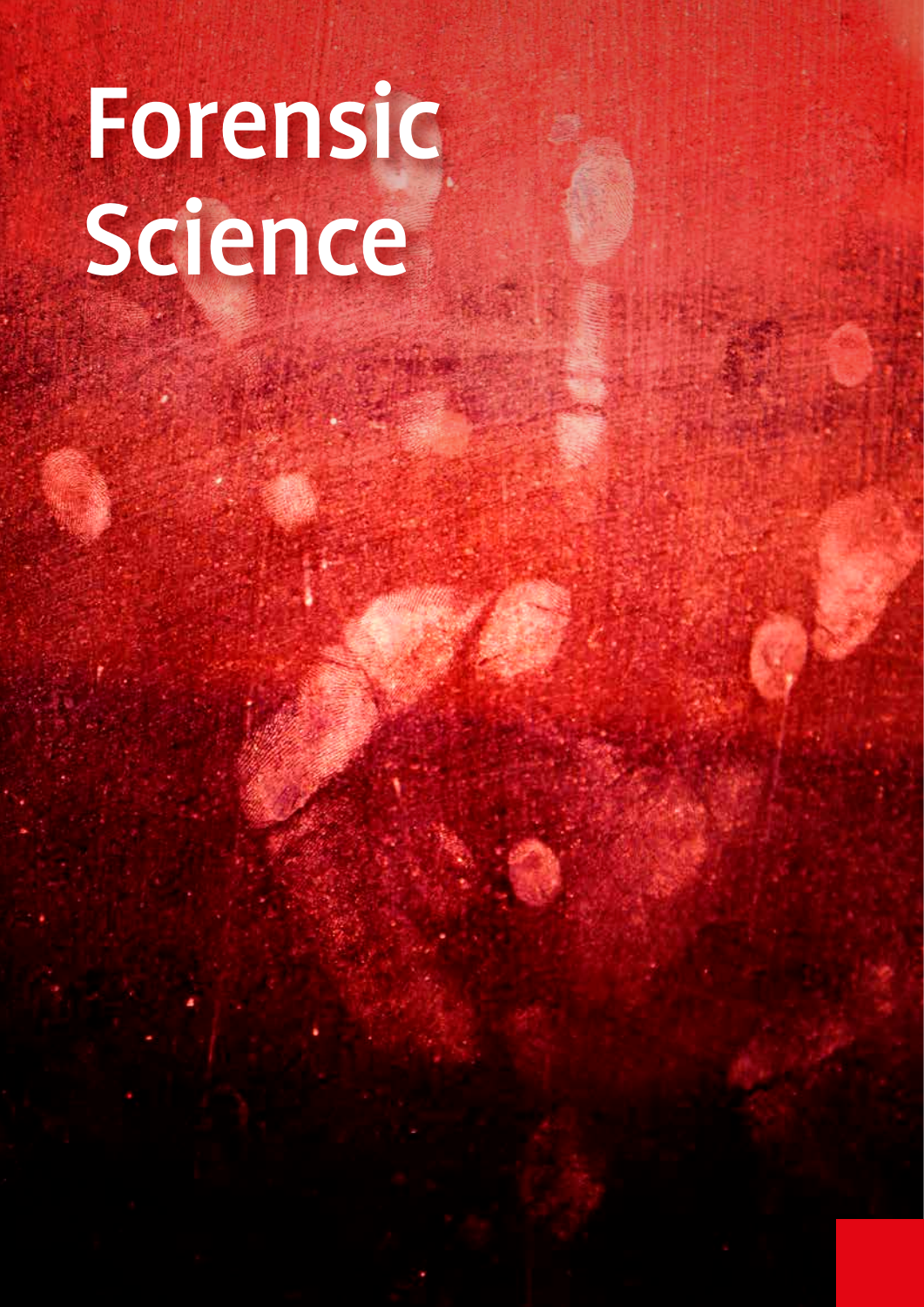The FORENSIC SCIENCE programme trains professionals who investigate the facts of a crime or incident. They help to solve a crime or incident with the aid of scientific, digital, investigation and detection techniques.



France consider analysts and investigators work in<br>
all kinds of professions where the question<br>
of cause or guilt must be established. This<br>
involves not only crimes, but also incidents such orensic analysts and investigators work in all kinds of professions where the question of cause or guilt must be established. This as fire, fraud, accidents, or damage caused by the failure of products, materials, constructions or human actions. A forensic investigator can therefore work at an 'incident scene' or 'crime scene', but also in analytical, medical or forensic laboratories. In the legal profession or insurance industry, a forensic investigator will often act as an advisor or policy officer. In addition, forensic investigators make an innovative contribution to the field by developing new methods and techniques and/or applying existing techniques in a different context (forensic engineering). In all cases, forensic investigators are able to use their knowledge of natural sciences, investigative techniques and technology to help establish the circumstances of a crime or incident and who is (or is not) responsible for it.

Occupations, positions and roles of the Bachelor can be found in the following professional domains (for a full description of the professional domains, see Chapter 2). The professional field can be defined in 'classic' FS professions, in which forensic investigation plays a key part. Growth in the field of forensic engineering is particularly rapid. Since a detailed definition of the posts in which forensic investigators work would lead to too narrow a definition of the developing professional field, we are not attempting to do so for the time being.

#### Institutions that offer the programme

- : Amsterdam University of Applied Sciences
- Saxion University of Applied Sciences, Enschede

#### **Research and development**

– Forensic (digital) specialist, (research) analyst or digital investigator (with the National Police, ECFO, the NFI or, for example, the NVWA)

#### **Application and production**

– Forensic crime scene investigator (operational specialist) (with the National Police)

#### **Medical laboratory diagnostics**

– Research analyst (chemical or biological) in the lab (e.g. NFI or Sanguin)

#### **Engineering and manufacturing**

– Forensic engineer, fire investigator or failure analyst (at various engineering firms)

#### **Commercial and services sector**

– Private investigator, commercial advisor or investigator (with insurance companies, in the legal profession or for one of the Dutch security regions)

#### **KENMERKENDE STUDIEBOEKEN**

- *An Introduction to Forensic Genetics,* W. Goodwin, A. Linacre e.a.
- *Essential Forensic Biology,* A. Gunn
- *Forensic Chemistry,* S. Bell
- *Fundamentals of General, Organic, and Biological Chemistry,* J.E. McMurry, D.S. Ballantine
- *Principles of Forensic Toxicology,* B.S. Levine, S. Karrigan
- *Shooting Incident Recontruction,* M.G. Haag
- *Forensic Science, A.R.W. Jackson,* J.M. Jackson
- *Introductory Statistics For Forensic Scientists,*  D. Lucy
- *Seeley's Essentials of Anatomy and Physiology,*  C. Vanputte, J. Regan e.a.

The list of typical textbooks serves as an illustration to give which the subject is taught in the study programme.

#### **Programme profile**

|                                                                        | Competence |                 |             |            |        |             |                       |                 |
|------------------------------------------------------------------------|------------|-----------------|-------------|------------|--------|-------------|-----------------------|-----------------|
|                                                                        | Research   | Experimentation | Development | Management | Advice | Instruction | $\Omega$<br>Leadershi | Self-management |
| <b>Minimum national attainment</b><br>target adopted for the programme | Ш          | п               | п           | П          | Ш      |             |                       | П               |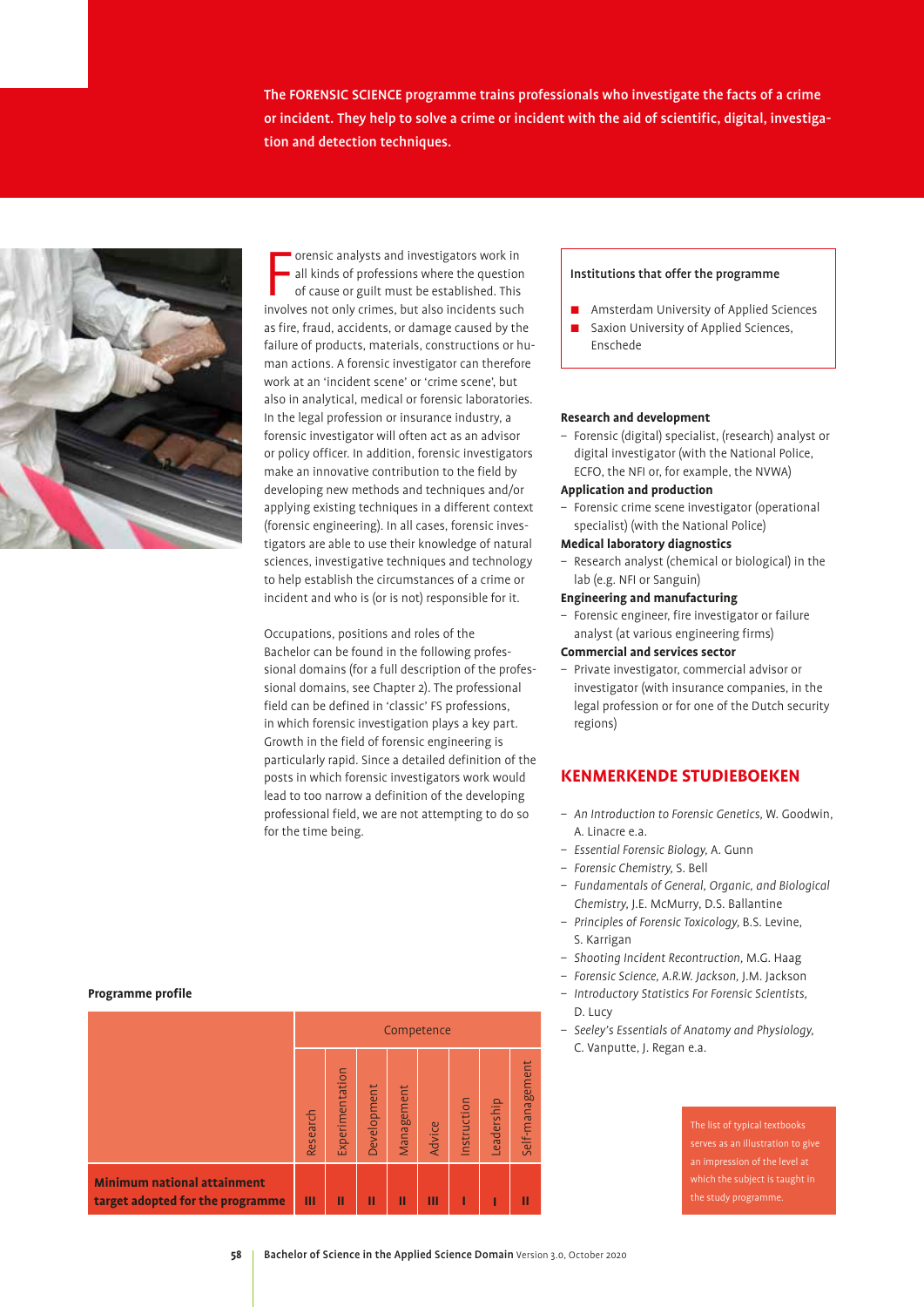# Forensic Science



- : Social and communication skills: empathy, interviewing, collaborating, meeting, written reporting, oral presentation
- **Information skills:** word processing, spreadsheets, drawing software, presentation techniques, digital information searches and research
- Skills at scene of crime/scene of incident: using an (objective) description to make a sketch and a photographic record, managing the securing of biological, chemical and physical evidence, interpreting it and investigating how it relates to hypotheses / scenarios
- **E** Forensic examination techniques: e.g. dactyloscopy, hair and fibre examination, scratch, impression and shape marks, presumptive tests on biological evidence
- Identifying, securing and interpreting digital evidence
- **Bloodstain pattern analysis**
- : Performing or arranging analyses of traces and/or physical evidence in compliance with standards
- Using standard laboratory equipment: performing simple chemical, physical or biological analyses in a laboratory.

The Body of Knowledge and Skills is a summary of graduates' basic knowledge and basic skills which has been prepared by the HBO-programmes in consultation with the professional field. These are obtained during the first two years of education.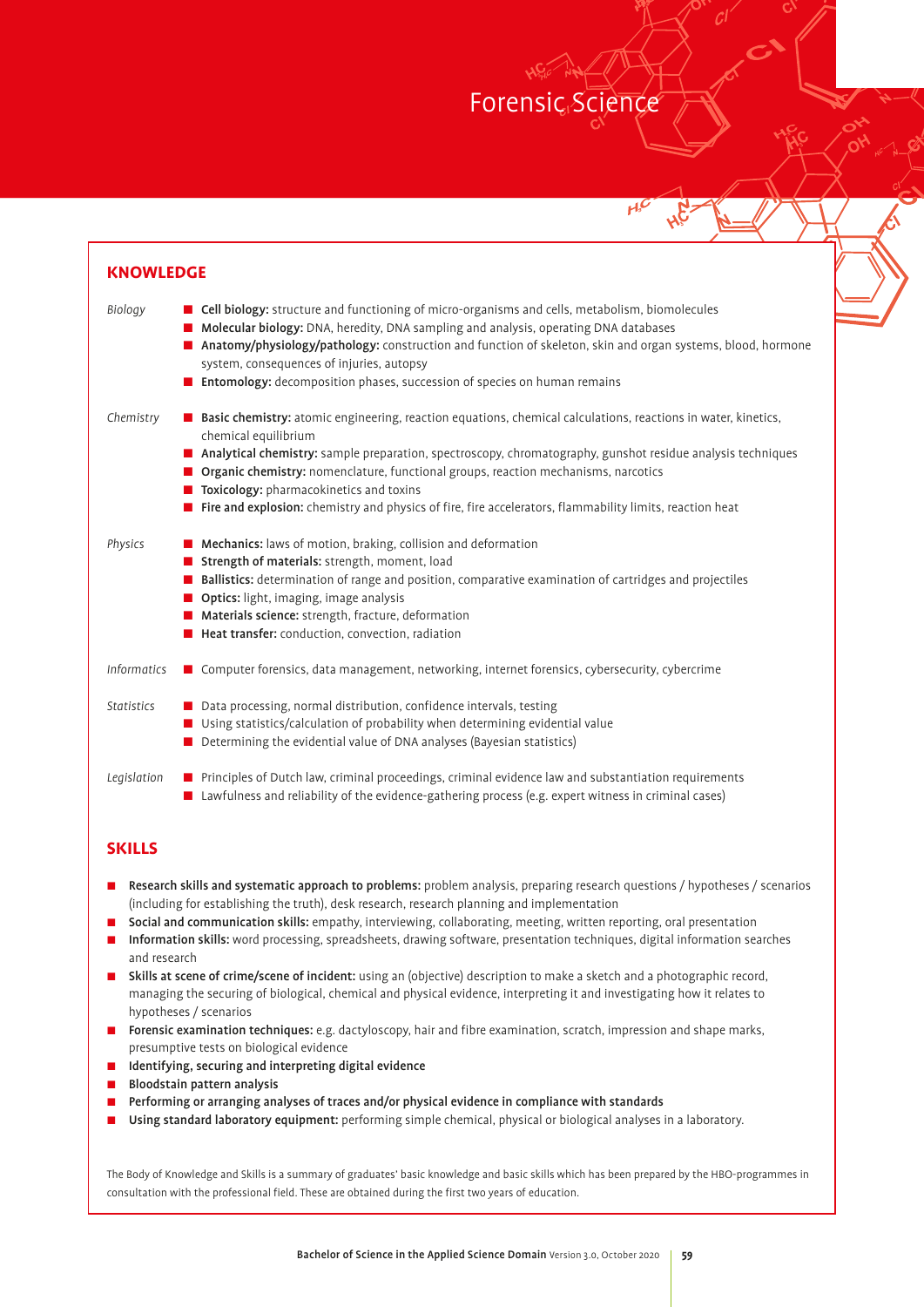### Forensic Science

## Forensic Science Technician Kirsten Kooistra: 'Sometimes people have no idea what we can do for them'

Name: Kirsten Kooistra Age: 24 Course of study: Forensic Science Place of employment: Fiscal Information and Investigation Service (FIOD) Position: Forensic Science Technician

The aim of **physical match** analysis is to ascertain whether material parts of a certain piece of evidence have ever formed a single unit, e.g. pieces of torn paper or tape.

'At high school, I was good at science subjects. I wanted to do something on the technical side, but had trouble choosing. I found detective work very interesting, liked watching CSI and Bones – it's a cliché, I know. My mentor suggested the Forensic Science programme. I looked into that and was allowed to spend a day at Saxion, in Enschede.

As a young girl, fresh out of high school, I had no idea what to expect from a study programme. I had hoped for more practical work, and that was a bit lacking, but I understand that this is now much more widely available. In my third year, I was able to complete an internship at the police forensic investigation department, a place where I learned so much! There I saw how I could put into practice the things I had learned at university – perhaps the most instructive experience ever. Afterwards, I consciously wanted to do my graduation intern-



ship with another organisation, to see what else the government had to offer, and so I ended up at the FIOD. After graduating, I was able to work there temporarily and was tasked with setting up an accreditation procedure for the forensic investigation laboratory. When a 'real' job became available, I naturally jumped at it! After a year spent working on accreditation, I attended the internal investigation training course. I've been running my own forensics cases since December, but I'm still working on accreditation.

I'm now a Forensic Science Technician. We focus on dactyloscopic examination (fingerprints), sampling and testing of drugs, photography, securing DNA, advice, scene of crime investigation and *physical* match analysis. Other areas of investigation are forwarded to the NFI or other agencies. One of the competences I use on a daily basis is giving advice. Investigative teams ask what we can do for them. Sometimes things seem obvious to us, but financial investigators often don't have a technical background and don't know what we can do for them. We are a small team, are well attuned to each other and are a so-called self-managed team. So the self-management competence comes in handy!

A colleague and I also take care of the intake. When enquiries come in from investigative teams, I check whether the enquiry is clear, whether the enquiry meets the intake criteria and whether it is sufficient to justify taking on an investigation. If that's the case, I'll put it out to my colleagues and take care of the administration. Coordination is therefore another important competence for me.

I would like to grow in my job, gain a lot of experience and try to make the Forensic Investigation team better known within the organisation. Who knows, I might be in charge someday. The most important thing? Enjoying your work and being open to new things.' $\blacksquare$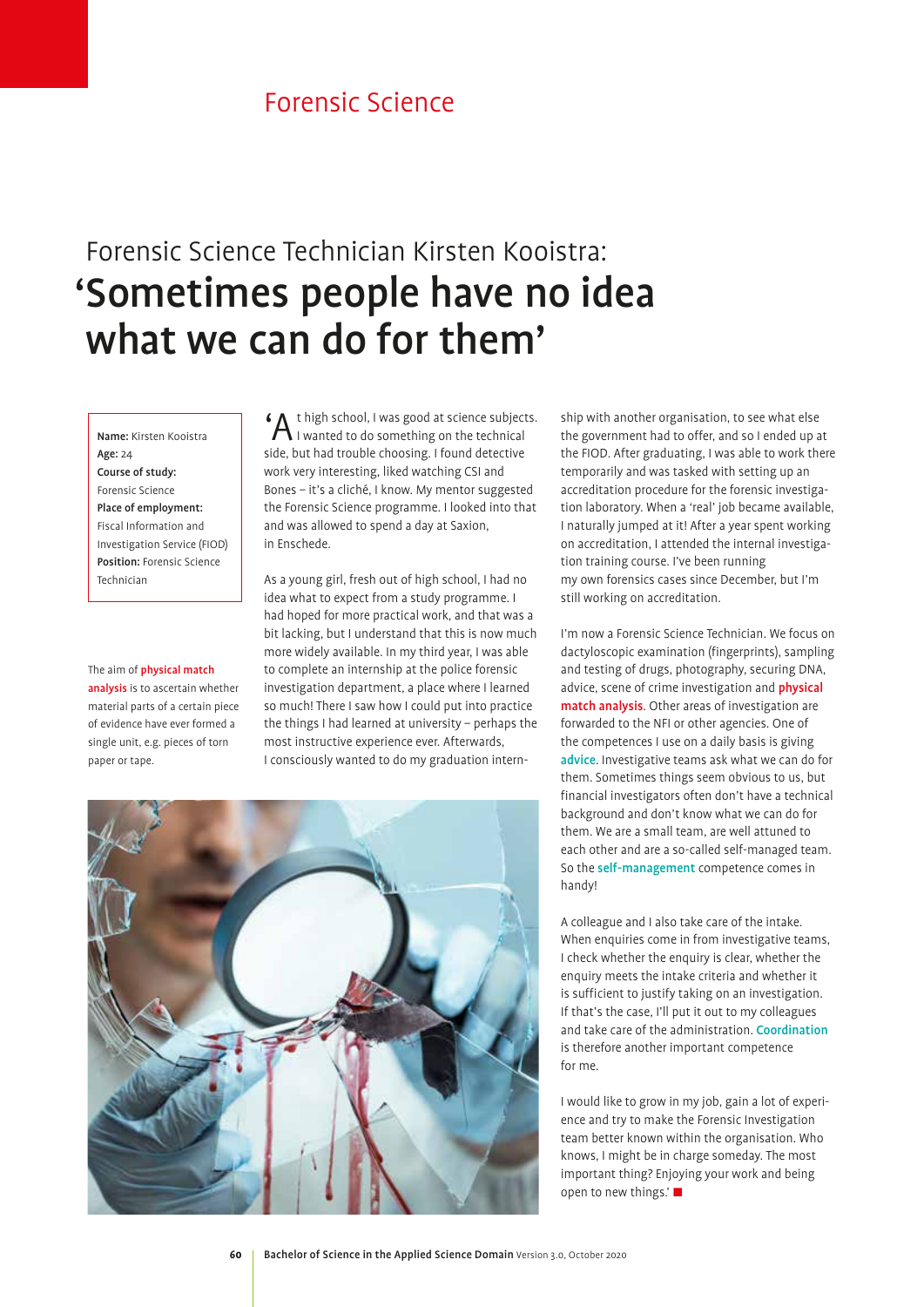## Forensic Science



# Operational Specialist Jurgen van Eldik: 'A crime scene is actually one big complicated jigsaw puzzle'

'After completing higher secondary educa-tion (HAVO) (NT profile) I opted for the Forensic Science programme, because detective work seemed incredibly cool to me. Luckily, the programme turned out to be highly practiceoriented, so that you are well prepared and no day is actually boring – you feel like you are already solving crimes. I was determined to graduate with the police; I felt a clear affinity with the cold case team, so I did my graduation research there.

In my current job as an Operational Specialist, I participate in the forensic investigation, which means that we go to a crime scene – of a murder, for example, or a burglary or fire – and conduct an on-site investigation to establish the truth. At the moment, I'm still in the early stages of my career. Since this job is subject to a lot of rules and legislation, you have to do a lot of internal followup training before you can really participate in a call-out. This sometimes requires a lot of patience, because every day you are confronted with one fascinating situation after another, which you consider to be an 'adventure' in which you want to help out.

In principle, all facets of the work had been fully covered in the programme. The lessons were also always linked to a project, in the form of an actual investigation, which made the link with the real world very clear. In practice, the work is more

clearly split between the call-out and the follow-up investigations in the lab. It is, of course, a higher professional (HBO) programme, so the emphasis is placed on the theory behind different methods and the investigations in the lab. In the lab, a graduate will be up to speed almost immediately, but at the crime scene you really need to gain experience to be able to participate. Of course, the knowledge you have obtained during the programme helps enormously.

The competences of research, development and experimentation are important in my job. A crime scene is actually one big complicated jigsaw puzzle that you try to solve through investigation. The job is constantly evolving – involving, for example, new techniques for finding and/or securing evidence. You have to stay curious all the time and be able to hang on in there. Selfmanagement is important; the police is a large organisation which offers a lot of possibilities, but you have to be assertive and be able to stand your ground.

Over the next few years, I want to gain a lot of practical experience, which is very important in this job. My current position is the best fit for that at the moment, so for now I'm not thinking about anything else. It may not sound very ambitious but, actually, this is simply my dream job!' $\blacksquare$ 

Name: Jurgen van Eldik Age: 27 Course of study: Forensic Science Place of employment: National Police, Forensic Investigation, East Netherlands Unit Position and responsibilities: Operational Specialist